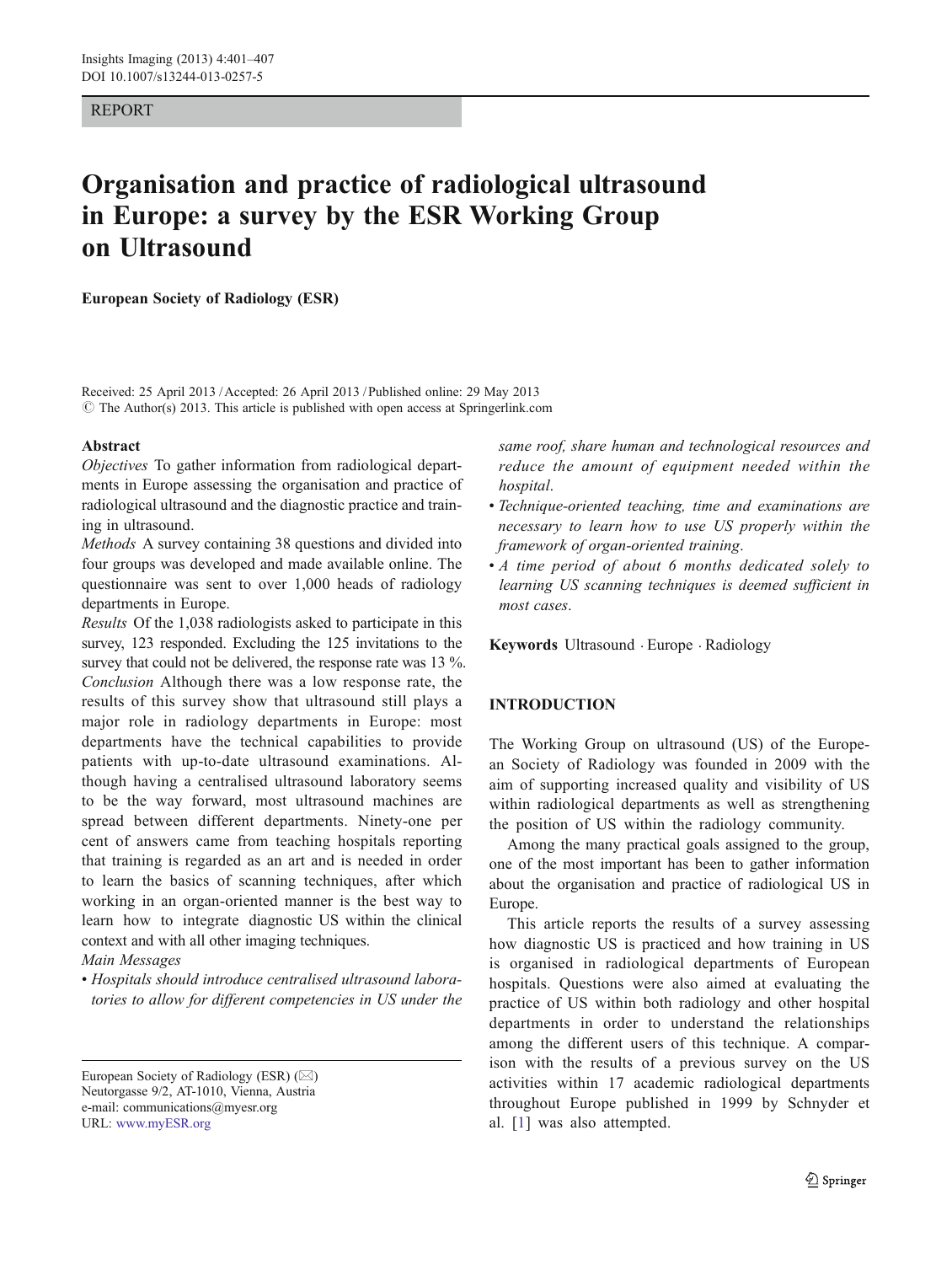A questionnaire was developed to obtain data about the practice of diagnostic US within radiology departments in Europe.

The survey contained 38 questions that were divided into four groups:

- (1) Related to the hospital: location; dimensions; presence or absence of teaching duties.
- (2) Related to the workload of US: number of US examinations/year, amount of US equipment available; state of available technology; types of most frequent examinations; organisation of the US laboratory; presence of sonographers; methods of reporting and archiving US examinations.
- (3) Related to the teaching of US to radiology residents: organisation and duration of training programmes; number of examinations to be performed before completion of the training period; presence of training programmes dedicated to sonographers or other nonradiology residents.
- (4) Related to the US examinations performed outside radiology in each hospital; clinical specialists most often involved in performing directly US; availability of special techniques, such as contrast-enhanced ultrasound (CEUS); methods of reporting and archiving US examinations.

The questionnaire was made available online and an invitation to fill it in was sent to all 1,038 heads of radiology departments throughout Europe within the database of the European Society of Radiology. The invitation was repeated three times over a period of 3 months, between June and August 2011.

# RESULTS

There were 123 responses to the questionnaire. Considering that 125/1,038 e-mail messages were reported as "undelivered", the response rate to the invitation was 13 %. Many responders did not answer all the questions presented in the questionnaire, and some answers and comments were somewhat difficult to understand and evaluate.

First group of questions

Answers were gathered from different parts of Europe; 63.4 % were from five nations (Germany, Austria, France, Spain and Italy). The distribution according to countries is presented in Table 1.

There were 25 responses (20.3 %) from hospitals with fewer than 400 beds, 52 (42.3 %) from hospitals with

| Table 1 Nationality of | Germany (DE)         | 19             |
|------------------------|----------------------|----------------|
| responders             |                      |                |
|                        | Austria (AT)         | 18             |
|                        | France (FR)          | 16             |
|                        | Spain (ES)           | 14             |
|                        | Italy (IT)           | 11             |
|                        | Hungary (HU)         | 7              |
|                        | Switzerland (CH)     | 5              |
|                        | The Netherlands (NL) | $\overline{4}$ |
|                        | Turkey (TR)          | 3              |
|                        | UUK                  | 3              |
|                        | Czech Rep (CZ)       | 3              |
|                        | Poland (PL)          | $\mathbf{2}$   |
|                        | Denmark (DK)         | $\sqrt{2}$     |
|                        | Romania (RO)         | $\overline{c}$ |
|                        | Norway (NO)          | $\sqrt{2}$     |
|                        | Croatia (HR)         | $\overline{2}$ |
|                        | Portugal (PT)        | $\sqrt{2}$     |
|                        | Belgium (BE)         | $\sqrt{2}$     |
|                        | Greece (GR)          | 1              |
|                        | Montenegro (ME)      | 1              |
|                        | Lithuania (LT)       | 1              |
|                        | Ireland (IE)         | 1              |
|                        | Serbia (RS)          | 1              |
|                        | Sweden (SE)          | 1              |

between 400 and 1,000 beds and 46 (37.4 %) from hospitals with more than 1,000 beds. Most answers were from teaching hospitals  $(91.1 \%)$ .

## Second group of questions

Most radiology departments (77 %) have fewer than 10 working US units; 22 % have between 10 and 20 US machines; only 0.8 % have more than 20 machines. Small, portable units are available in 64.5 % of departments, 3D/4D capabilities are present in 52 % and elastography in 48.2 %, and 67.3 % have the possibility to perform CEUS examinations.

Up to 57.6 % of radiology departments perform more than 10,000 examinations per year; between 3,000 and 10,000 examinations per year are performed in 33.1 % of cases; only 9.3 % of departments perform fewer than 3,000 examinations.

Abdominal US is the most frequent exam (51.51 %), followed by breast (14.46 %), musculoskeletal (11.59 %), pelvic (10.88 %) and vascular (10.42 %) US examinations. Contrast-enhanced US (CEUS) studies constitute about 4.39 %. US is used by radiologists in emergency in 96.6 % of cases and in paediatrics in 74.6 %. Comments indicate that most of those who answered "no" did not have a paediatric section in their hospital.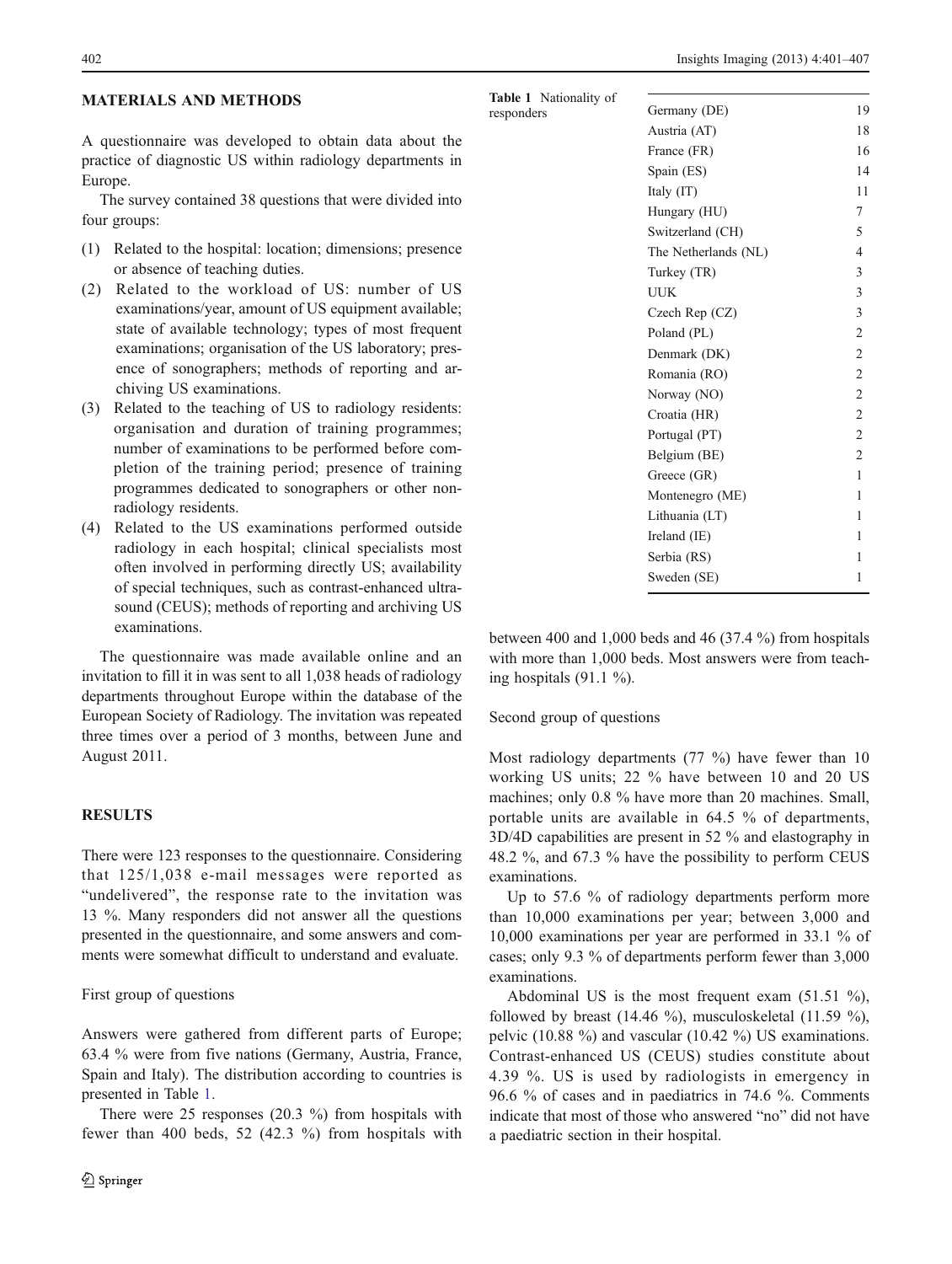Transvaginal US is used in obstetric examinations by 15.8 % of responders and in gynaecological studies by 50.7 %. Endoscopic US is used by radiologists in 13.4 % and intravascular US in 14.6 %; radiologists are called by surgeons for intraoperative US in 64.2 % of cases.

There were 49 responders who indicated the actual number of US examinations performed/year. The characteristics of hospitals in which the radiology department performs more than 20,000 ultrasound examinations/year are presented in Table 2.

Those who reported fewer than 5,000 US examinations/year are reported in Table [3.](#page-3-0)

## Third group of questions

The first question in this group was whether the hospital was organised with a centralised US laboratory where physicians from all specialties work together.

There were 13/110 positive answers (11.8 %) from Germany (5), Spain (3), Austria (2), Hungary (2) and Croatia (1). All other hospitals have US machines scattered throughout the different radiological and non-radiological departments. The centralised US laboratory is organised together by the radiology and the internal medicine departments in three cases; it is truly multidisciplinary, with all specialties concurring, in three others; it is run by radiology in two. The remaining two positive answers did not provide further detail about their organisation.

The second question related to the role of sonographers. Only 15/110 (13.6 %) department heads stated they work with sonographers. They are located in Spain  $(3)$ , Germany (2), UK (2), The Netherlands (2), Austria (1), Belgium (1), Ireland (1), Lithuania (1) and Montenegro (1). In all others, US examinations are done directly by the radiologists.

There were 12 comments describing how the work of sonographers is organised. Sonographers do both the examination and the report, with the radiologist checking difficult cases only in four hospitals; sonographers do the studies and the radiologist takes a final look and writes the reports in six; two departments state they use sonographers for vascular examinations only.

The third question related to the organisation of training programmes in US. Radiology residents are trained in 91.1 % of responders. Some centres organise a theoretical course on basic principles of US before starting practical activity. Then, clinical practice is usually performed according to organ/systems training schemes. Residents work under close supervision of a senior radiologist: they approach the patient, perform a preliminary examination and issue a first report, which is then checked by the expert. The aim is to obtain progressive growth of competences: from scanning capabilities, to reporting capabilities, to complete independence.

The length of the period of training within the US laboratory in the various teaching hospitals and the minimum number of US examinations required before the end of the residency period are summarised in Tables [4](#page-3-0) and [5.](#page-3-0)

There was a direct correlation between the number of US exams performed in the department and the depth of US involvement during training: training programmes in the two hospitals where the lowest number of US examinations/year is performed indicate a period of 3 months and 250 and 500 examinations. However, a hospital with a workload of 45,000 US studies per year (in which, however, the examinations are performed by sonographers) suggested only 2–3 months of training and 100 exams before the end of the residency period.

Training is also provided for non-radiology residents in 37 hospitals. It is most frequently offered to internal

| <b>Table 2</b> Characteristics of the hospitals in which the radiology depart- |
|--------------------------------------------------------------------------------|
| ment performs more than 20,000 US examinations/year (nationality,              |
| presence/absence of teaching duties, number of inpatients, number of           |

US machines available, ratio between number of US examinations performed by non-radiology specialists vs. radiologists)

| US exams/year | Nationality    | Teaching<br>duties | No. beds<br>in hospital | No. US<br>machines | US done by non-radiologists/US<br>done by radiologists |
|---------------|----------------|--------------------|-------------------------|--------------------|--------------------------------------------------------|
| 47,441        | ES             | Yes                | >1,000                  | $10 - 20$          | 49/51                                                  |
| 45,000        | LT             | Yes                | >1,000                  | <10                | 50/50                                                  |
| 41,834        | DE             | Yes                | >1,000                  | <10                | 34/66                                                  |
| 41,172        | HU             | Yes                | >1,000                  | $10 - 20$          | 10/90                                                  |
| 30,000        | ES             | Yes                | 400-1,000               | <10                | 20/80                                                  |
| 27,000        | R <sub>O</sub> | Yes                | >1,000                  | $10 - 20$          | 15/85                                                  |
| 25,000        | IT             | Yes                | 400-1,000               | <10                | 10/90                                                  |
| 22,851        | IT             | Yes                | >1,000                  | $10 - 20$          | 40/60                                                  |
| 22,000        | DE             | Yes                | >1,000                  | <10                | 70/30                                                  |
| 22,000        | ES             | Yes                | 400-1,000               | $10 - 20$          | 20/80                                                  |
| 21,000        | UK             | Yes                | >1,000                  | <10                | 80/20                                                  |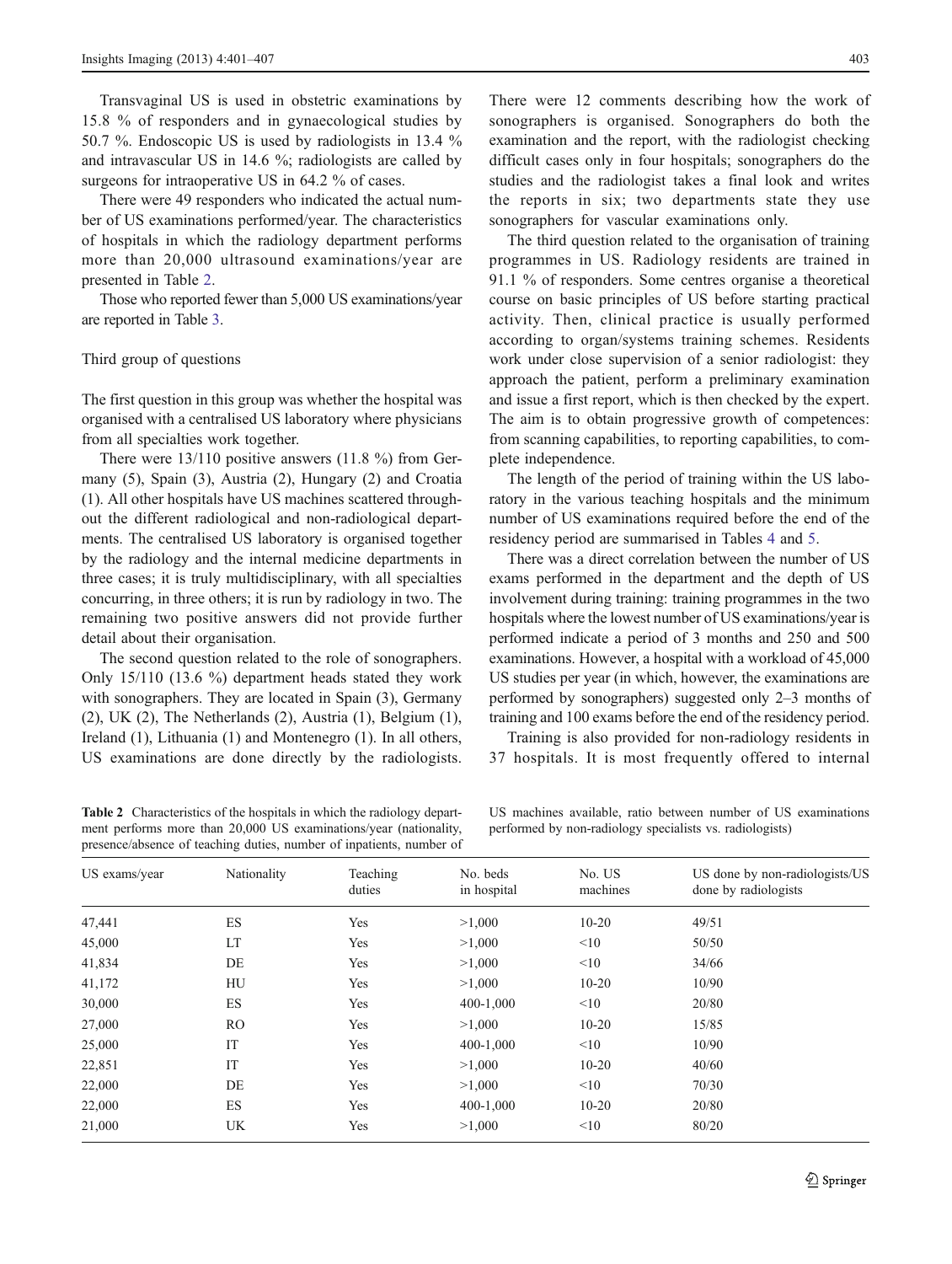<span id="page-3-0"></span>

|  |  |  | <b>Table 3</b> Characteristics of the hospitals in which the radiology depart- |  |
|--|--|--|--------------------------------------------------------------------------------|--|
|  |  |  | ment performs less than 5,000 US examinations/year (nationality,               |  |
|  |  |  | presence/absence of teaching duties, number of inpatients, number of           |  |

US machines available, ratio between number of US examinations performed by non-radiology specialists vs. radiologists)

| US exams/year | Nationality | Teaching<br>duties | No. beds<br>in hospital | No. US<br>machines | US done by non-radiologists/US<br>done by radiologists |
|---------------|-------------|--------------------|-------------------------|--------------------|--------------------------------------------------------|
| 300           | DE          | Yes                | >1,000                  | <10                | 95/5                                                   |
| 1,400         | DE          | Yes                | >1,000                  | <10                | 90/10                                                  |
| 2,000         | AT          | Yes                | $<$ 400                 | <10                | 80/20                                                  |
| 2,400         | AT          | No                 | $<$ 400                 | <10                | 0/100                                                  |
| 3,500         | DE          | Yes                | $<$ 400                 | <10                | 60/40                                                  |
| 3,700         | DE          | <b>Yes</b>         | >1,000                  | <10                | 70/30                                                  |
| 4,500         | HR          | Yes                | 400-1,000               | <10                | 40/60                                                  |
| 4,800         | DE          | Yes                | >1,000                  | <10                | 60/40                                                  |

medicine, gastroenterology, surgery, anesthesiology, vascular surgery and paediatrics. Comments indicate that these radiology courses allow only theoretical teaching, since observation, but not direct contact with patient, is provided for non-radiologists.

All 15 departments working with sonographers provide, or are planning to provide, starting in 2012, training courses for these professionals. These include both theory and practice; the theoretical part is done, in some cases, together with radiology residents.

As an important technical point, it must be noted that US images performed by radiologists are recorded into PACS systems in 85.6 % of cases. Comments on this question indicated that not all equipment is linked to PACS and that only selected images or videos are often archived; furthermore, technical problems in archiving videos have been reported.

A final group of questions pertained to the US examinations performed outside the radiology department in each hospital.

One question asked about the proportion of US examinations performed by radiologists vs. those performed by non-radiologists. European radiologists, as a whole, still perform a higher number of examinations (61.27 %) than non-radiologists (38.32 %). Differences in the percentage of studies performed in the different hospitals are presented in Table [6.](#page-4-0)

Comments indicate that most OB/GYN, neurology, vascular, urology, internal medicine, anaesthesiology and

| Table 4 Length of the     |   |
|---------------------------|---|
| period of training within | ٦ |
| the US laboratory in the  | h |
| 84 teaching hospitals     |   |
| that reported it          | 1 |
|                           |   |

| No. of teaching<br>hospitals | Length of training |
|------------------------------|--------------------|
| 13                           | $<$ 4 months       |
| 38                           | $4-6$ months       |
| 26                           | $6-12$ months      |
|                              | $>1$ year          |
|                              |                    |

gastroenterology departments run their own US units in their wards. CEUS is used in 35.1 % of gastroenterology departments, in 15.1 % of internal medicine, in 10.6 % of transplant units and in 10.4 % of nephrology departments.

The examinations performed out of the radiology department are formally reported in 64.4 % of cases only. Comments indicate that reports are fully stored within the Hospital Information System (HIS) in 31 cases; storage is only partial in 24; no HIS storage is used in 5 cases.

US images obtained outside of the radiology department are recorded into the PACS system of the hospital in 18.3 % of cases only.

## **DISCUSSION**

Several considerations are raised from the results of this survey.

First, there was a low response rate to the survey itself. There were only 123 answers to the 913 received messages asking for information from radiology department heads (a mere 13 %). It is hoped that this low response rate relates to the many committments on their side and not to low interest in the role of US within radiology [\[2](#page-6-0), [3\]](#page-6-0).

Second, most responders indicated that US is still an important part of the activities of the radiology department. Only 9.3 % report fewer than 3,000 examinations/year. It must be noted that there may be a bias in these figures, since it is conceivable that responders were more interested in US

Table 5 Minimum number of US examinations to be performed before the end of the residency period in the 75 teaching hospitals that reported it hospitals

| No. of teaching<br>hospitals | Minimum no. of<br>US examination |
|------------------------------|----------------------------------|
| 20                           | < 500                            |
| 16                           | $500 - 1,000$                    |
| 17                           | $1,000 - 2,000$                  |
| 22                           | >2,000                           |
|                              |                                  |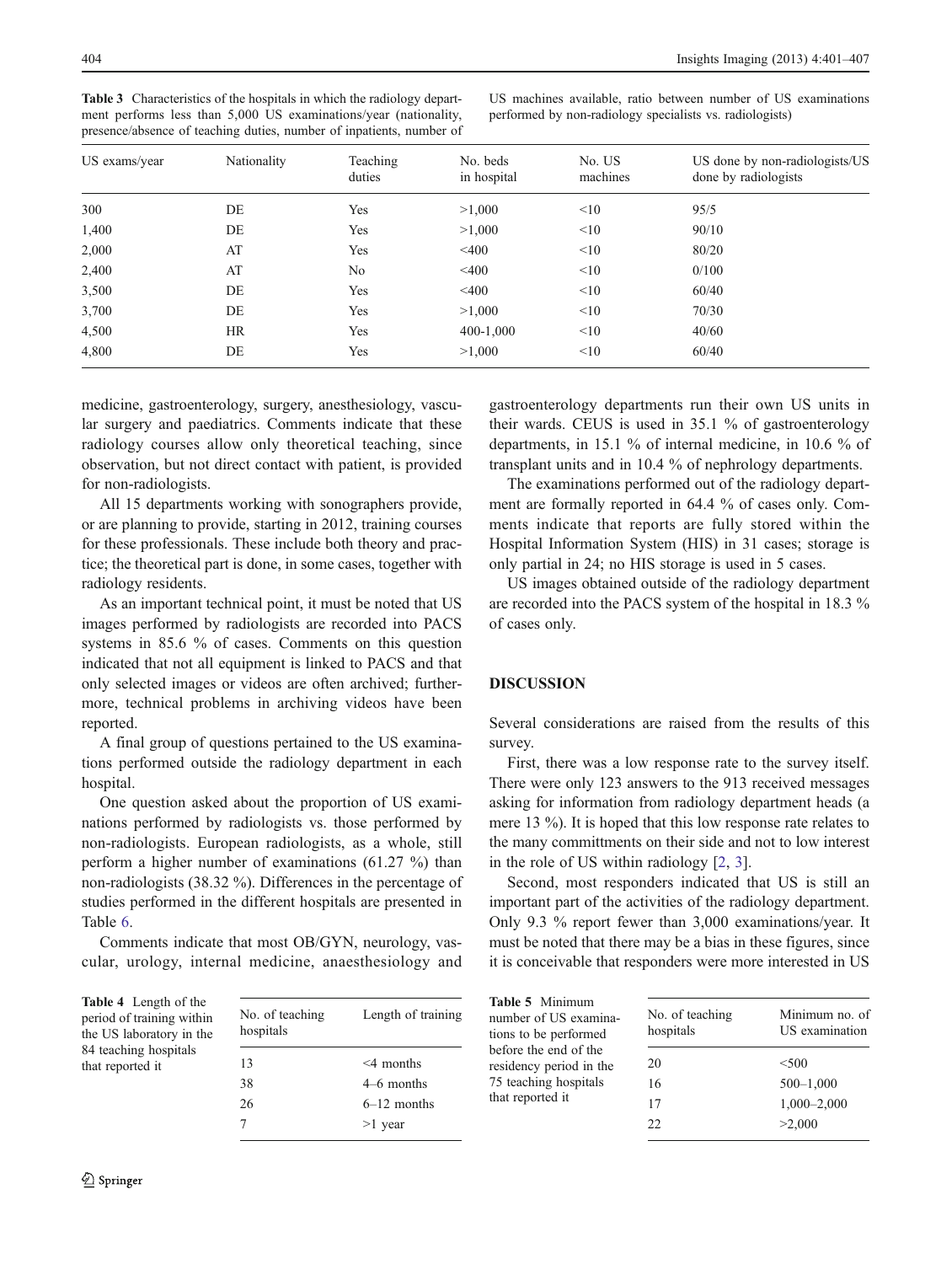<span id="page-4-0"></span>Table 6 Proportion of US examinations performed by radiologists vs. non-radiologists. Although radiologists, as a whole, perform more US examinations than non-radiologists, the table shows there are differences among different departments, with slightly more than 50 % performing more than 70 % of the studies

| No. of radiology<br>departments |  |
|---------------------------------|--|
| $25(20.32\%)$                   |  |
| 37 (30.08 $\%$ )                |  |
| 57 (46.35 %)                    |  |
| 4 $(3.25\% )$                   |  |
|                                 |  |

than those who did not answer the questionnaire (even if there were responders who indicated that, in their hospital, US is done mostly outside of the radiology department). Most of the workload is due to abdomino-pelvic exams, followed by breast, musculoskeletal and vascular applications. Furthermore, state-of-the-art equipment is used in about 50 % and CEUS can be performed in 64.2 %. Portable machines are available in 64.5 %, transvaginal US examinations of the pelvis are used in 50.7 %, and radiologists are still involved in intraoperative US examinations in 64.2 % of cases. Most departments still have the technical capabilities to provide up-to-date US answers to the requests they receive.

Another consideration relates to the organisation of US within the hospital. In most cases US machines are scattered throughout the different departments, and only 13 hospitals have organised a centralised US laboratory where all physicians from different specialities come to examine their patients. Although centralisation seems the best way to run a US service, there are several factors that can explain why this is not the case, many of which stem from tradition. US laboratories, in fact, commonly arose separately from one another, following the initiatives of the different specialists who started introducing this technique in their practice. Then, there is a disposition to maintain independence and separate departmental income from the activities as well as the desire to control all aspects of patients' care.

Only 15 departments reported they are working with sonographers. Although it is known that in Europe most radiologists perform US examinations directly, it is believed that this figure underestimates the real contribution of these professionals. A possible explanation is that only three hospitals from the UK answered the questionnaire; in the UK sonographers play a major role in dealing with the US workload.

Most answers to the questionnaire came from teaching hospitals (91.1 %). Comments on how training is organised state that US scanning is commonly regarded as an art, taught from maestro to pupil, with progressive growth in scanning and reporting capabilities. In addition, most report

that US is taught within an organ-/system-oriented training system. The "art" of US is highly dependent on the operator's dedication and technical ability, and this has to be properly taught. Additionally, a period of training within a dedicated US laboratory is probably needed to learn the basics of scanning techniques. After learning the technique, working in an organ-oriented manner is surely the best way to learn how to integrate diagnostic US within the clinical context and with all other imaging techniques.

There were 13 teaching hospitals in which fewer than 4 months is deemed sufficient, and in 20 cases having fewer than 500 examinations before the end of the residency is regarded as complete training.

The low number of US examinations performed in some training centres can jeopardise teaching. The recruitment of patients for adequate training can be impossibile to obtain in low-volume practices, leading to a further decrease of radiological US for future generations of radiologists. Furthermore, the use of sonographers can make teaching the practical skills of US scanning difficult. In a hospital with high-volume US practice (45,000 cases/year) in which the examinations are performed by sonographers, residents are asked to remain in the US laboratory only for 2–3 months and to perform only 100 examinations before the end of training. When in clinical practice in a hospital without sonographers, these radiologists would not be able to carry out even routine diagnostic US examinations. On the contrary, the role of expert sonographers as a resource to provide practical training to radiology residents has not been considered and can be explored.

The results of this survey show a large heterogeneity in the use of US within radiology throughout Europe. There are hospitals in which the majority of US examinations are still performed by radiologists, and others in which radiologists are left with only a small proportions of studies.

Similar findings were observed by Schnyder et al. in 1999 [[1](#page-6-0)]. From their survey in 17 academic radiology departments throughout Europe, these authors reported that in some nations radiologists had full control of US, while this was not the case in Germany, Austria and Switzerland. The situation seems somewhat worse today, since there are 22 hospitals (18.2 %) in different nations (Austria, Poland, Germany, France, UK, Norway, Switzerland and Italy) in which radiologists perform less than 70 % of all US examinations and 5 (4 %) who answered they do less than 10 % of the studies. Since the answers to the questionnaire were provided by radiology departments, the figures for radiological activity can be considered as precise. On the contrary, it is possible that those answers on the US activities out of radiology can be regarded as an estimate. However, to the best of our knowledge, the data in the survey of Schnyder et al. were also obtained in a similar way, and a comparison can thus be made.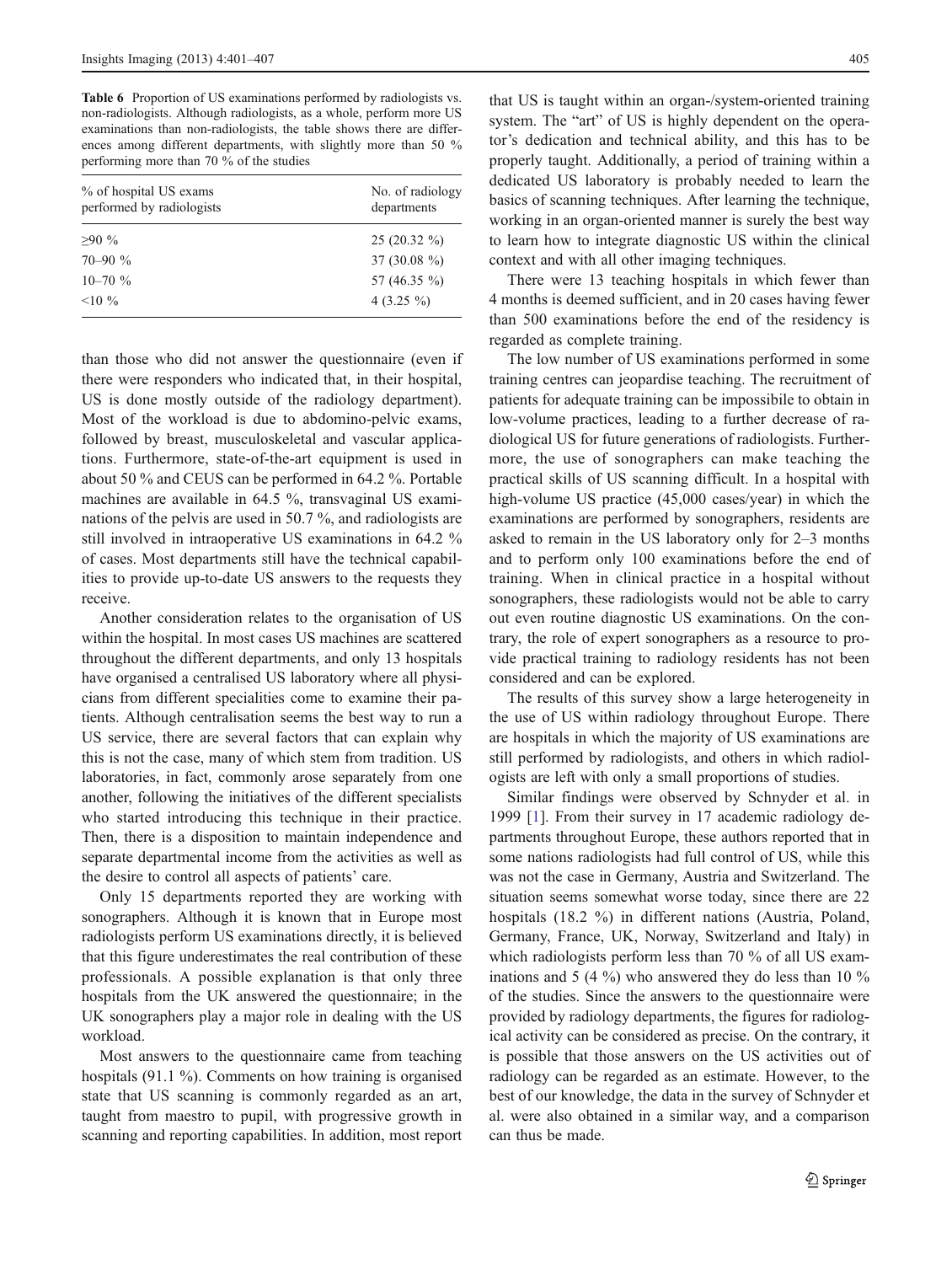The percent decrease in the number of US examinations done in radiology vs. those performed outside radiology is probably related to a marked increase of the use of US by non-radiology clinicians rather than to a decreased attention to this technique by radiologists. In fact, new specialists, such as emergency physicians and anesthesiologists, are now using this technique as a complement to their visit or as a guide to therapeutic manoeuvres, and the so-called "point-of-care US" philosophy, in which US equipment accompanies the physician at the patient's bedside to guide his/her therapeutic decision making, is gaining popularity.

An additional point to be considered relates to the recording of US reports and images into the hospital informations system and PACS. US examinations performed by radiologists are archived within the PACS system in 85.6 %, while those performed by non-radiologists are stored in only 18.3 % of cases. Furthermore, radiologists provide a formal report in virtually all cases, while examinations performed out of radiology are formally reported in 64.4 %. Costs and technical difficulties in connecting all equipment to PACS and RIS are described as reasons for not recording US images, and this is especially the case for recording of video clips. The use of "point-of-care US" is a further difficulty for connecting equipment to PACS, and, within this framework, the US exam is not regarded as a separate study but as part of the physician visit. However, to have all US images and reports of the patient recorded and available for consultation could greatly help during subsequent studies, and efforts have to be made to develop consensus with clinical colleagues to increase connectivity and to report all US studies, at least as a description within the patients' charts. Within the framework of the relationships established by the ESR WG in US with the European Federation of Societies for Ultrasound in Medicine and Biology (EFSUMB), it has been agreed to prepare and publish a recommendation about the necessity, for all US examinations, of a formal report and proper archiving of both report and images.

#### ACTION POINTS

Two points of action can be suggested.

The first relates to the centralisation of the US laboratory. Although at the moment only a small number of hospitals are working according to this model, radiologists should take the lead in proposing such organisation [[4\]](#page-6-0). This would allow the gathering of all the different competencies in US under the same roof, to share human and technological resources and to reduce the amount of equipment needed within the hospital. In an era of cost containments, a centralised US laboratory can allow each US scanner operate for longer hours and with higher numbers of examinations, resulting in an optimisation of resources. Furthermore, requests to upgrade and/or renovate equipment would possibly be easier if coming from a large

laboratory and shared by different hospital departments. Another advantage would be having people with different backgrounds work in the same environment, thus promoting exchange and integration of their knowledge and possibly resulting in better patient care. It would be easier, in this respect, to prepare institutional guidelines and protocols that place US in the correct perspective towards all other imaging modalities and, most importantly, towards patients' needs. It is not clear from the survey how this way of working is organised on a day-to-day basis, and especially how emergency services are provided (i.e. if all specialists concur in the emergency or if this is left to radiologists only), but an integrated management and organisational infrastructure bears numerous advantages for cost containment, quality standards and efficiency.

The second point of action relates to training in US within radiology residency programmes. In the opinion of the ESR Working Group on US, radiologists need to develop consensus on how many examinations under tutorship residents have to perform and on how much time they have to spend in ultrasound before the end of the training period. The results of the survey vary widely. However, out of 75 training centres that reported on the number of examinations, there were 39 (52 %) providing figures between 1,000 and 2,000 or higher. Therefore, approximately 2,000 seems to be a figure on which consensus can be reached. This figure also complies with what is suggested by the EFSUMB [[5\]](#page-6-0). This federation provides recommendations about the number of examinations for training in the different subspeciality areas of US: the sum of studies for abdomen, breast, musculoskeletal and vascular training is 1,500, while figures for head and neck are not provided. The length of training is more complex to decide. A distinction has to be made here between the time needed to learn the technique of US scanning and the time needed to learn how to use US properly, to integrate it with other imaging techniques and to provide useful reports. In order to perform US, both approaches are needed. Technique-oriented teaching is necessary to learn how to perform the studies and to identify anatomy and pathology. Time and exams are needed to learn how to use US properly within the framework of organoriented training. A period of time of about 6 months dedicated solely to learning the US scanning technique can possibly be considered sufficient, as suggested by 76.2 % of responders. The capabilities of residents to perform US examinations have to be assessed during the training period, especially during and at the end of the technique-oriented part. It is known that the learning curve can vary widely among trainees, and longer times and higher numbers of examinations may be needed in some cases [\[6](#page-6-0)]. Additional time should be spent, and exams taken, during organoriented training. It must be underlined that organ-oriented teaching needs to include the proper role of US in each